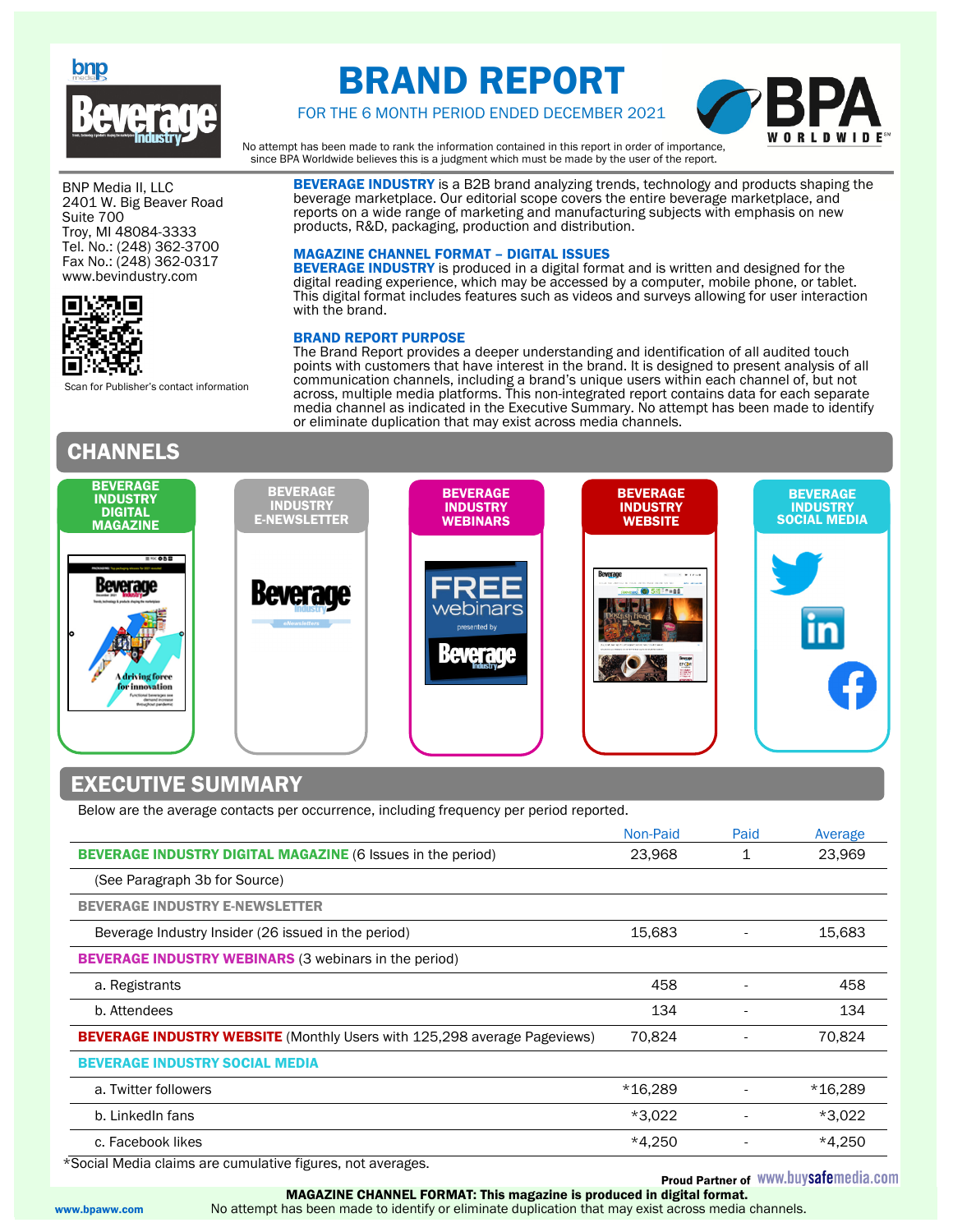֖֖֖֖֖֖֖֖֖֖֖֪֪ׅ֖֖֪֪֪֦֖֧֪֪֪֪֪֦֖֧֪֪֧֖֧֚֚֚֚֚֚֚֚֚֚֚֚֚֚֚֚֚֚֚֬֝֝֝֝֝֝֝֝֬֝֬֝֬֝֬֝֬

#### FIELD SERVED

**BEVERAGE INDUSTRY** serves manufacturers of soft drinks, beer, bottled water, alternative beverages/sports drinks (including fortified/nutraceutical), wine/liquor, juice/fruit drinks, coffee/tea, dairy-based drinks, beverage distributors, and other beverage manufacturers. Warehousing/distribution/logistics companies, wholesalers/brokers/importers/exporters, fast food corporate headquarters, retail, vending firms, franchise companies and manufactures of ingredients/nutritional ingredients.

#### DEFINITION OF RECIPIENT QUALIFICATION

Qualified recipients are corporate management & administration, research & development/product development, QA/QC, engineering, purchasing, marketing/sales, plant operations/production and warehousing/distribution/logistics as shown in 3a.

### AVERAGE NON-QUALIFIED CIRCULATION Non-Qualified Not Included Elsewhere Copies **Other Paid Circulation** Advertiser and Agency 639 Allocated for Trade Shows and Conventions All Other TOTAL 639

| 1. AVERAGE QUALIFIED CIRCULATION BREAKOUT FOR THE PERIOD |        |                        |                           |         |                       |         |  |
|----------------------------------------------------------|--------|------------------------|---------------------------|---------|-----------------------|---------|--|
|                                                          |        | <b>Total Qualified</b> | <b>Qualified Non-Paid</b> |         | <b>Qualified Paid</b> |         |  |
| Qualified<br>Circulation                                 | Copies | Percent                | Copies                    | Percent | Copies                | Percent |  |
| Individual                                               | 23.969 | 100.0                  | 23.968                    | 100.0   |                       |         |  |
| Sponsored<br>Individually<br>Addressed                   | ۰      | ۰                      | ٠                         | ۰       |                       |         |  |
| <b>Membership Benefit</b>                                | ۰      | ۰                      | $\overline{\phantom{a}}$  | ۰       |                       |         |  |
| Single Copy Sales                                        | ۰      | ۰                      | ۰                         | ٠       | ٠                     |         |  |
| <b>TOTAL QUALIFIED</b><br><b>CIRCULATION</b>             | 23,969 | 100.0                  | 23,968                    | 100.0   |                       |         |  |

| 2. QUALIFIED CIRCULATION BY ISSUES FOR PERIOD |                        |  |
|-----------------------------------------------|------------------------|--|
| 2021                                          | <b>Total Qualified</b> |  |
| July                                          | 23,608                 |  |
| August                                        | 24,906                 |  |
| September                                     | 24,849                 |  |
| October                                       | 24,289                 |  |
| November                                      | 23,951                 |  |
| December                                      | 22,213                 |  |

#### 3a. BUSINESS/OCCUPATION BREAKOUT OF QUALIFIED CIRCULATION FOR ISSUE OF DECEMBER 2021 This issue is 8.7% or 2,108 copies above the average of the other 5 issues reported in Paragraph 2.

|                                                                                             |           |          | Classification by Title                     |                                                   |                   |                                            |
|---------------------------------------------------------------------------------------------|-----------|----------|---------------------------------------------|---------------------------------------------------|-------------------|--------------------------------------------|
|                                                                                             |           |          |                                             | Plant Operations/                                 |                   |                                            |
|                                                                                             |           |          |                                             | Production<br>R&D/Product                         |                   |                                            |
|                                                                                             | Total     | Percent  | Corporate<br>Management &<br>Administration | Development,<br>QA/QC, Engineering,<br>Purchasing | Marketing & Sales | Warehousing/<br>Distribution/<br>Logistics |
| <b>Business and Industry</b>                                                                | Qualified | of Total | (Note 1)                                    | (Note 2)                                          | (Note 3)          | (Note 4)                                   |
| Soft Drink Manufacturers                                                                    | 1,566     | 7.0      | 675                                         | 554                                               | 292               | 45                                         |
| <b>Beer Manufacturers</b>                                                                   | 1,144     | 5.1      | 629                                         | 286                                               | 207               | 22                                         |
| <b>Bottled Water Manufacturers</b>                                                          | 798       | 3.6      | 439                                         | 229                                               | 111               | 19                                         |
| Wine/Liquor Manufacturers                                                                   | 1,772     | 8.0      | 1,138                                       | 320                                               | 287               | 27                                         |
| Juice/Fruit Drink Manufacturers                                                             | 1,012     | 4.6      | 443                                         | 392                                               | 155               | 22                                         |
| Dairy-Based Drink Manufacturers                                                             | 1,102     | 5.0      | 394                                         | 532                                               | 155               | 21                                         |
| Coffee/Tea Manufacturers                                                                    | 975       | 4.4      | 578                                         | 248                                               | 136               | 13                                         |
| Alternative Beverages/Sports Drinks<br>Manufacturers (including<br>Fortified/Nutraceutical) | 792       | 3.5      | 402                                         | 262                                               | 123               | 5                                          |
| Other Beverage Manufacturers                                                                | 390       | 1.8      | 171                                         | 131                                               | 85                | 3                                          |
| Beverage Distributors (Note 5)                                                              | 6,809     | 30.7     | 3,985                                       | 1,083                                             | 1,402             | 339                                        |
| Franchise Companies & Manufacturers of<br>Ingredients/Nutritional Ingredients               | 1,733     | 7.8      | 553                                         | 660                                               | 498               | 22                                         |
| Retail                                                                                      | 3,649     | 16.4     | 2,728                                       | 522                                               | 369               | 30                                         |
| Fast Foods Corporate Headquarters &<br><b>Vending Firms</b>                                 | 471       | 2.1      | 278                                         | 122                                               | 60                | 11                                         |
| <b>TOTAL QUALIFIED CIRCULATION</b>                                                          | 22,213    | 100.0    | 12,413                                      | 5,341                                             | 3,880             | 579                                        |
| <b>PERCENT</b>                                                                              | 100.0     |          | 55.9                                        | 24.0                                              | 17.5              | 2.6                                        |

Note 1: Corporate Management & Administration: president, owner, partner, chairman of the board, executive vice president, vice president, general manager, secy-treasurer, manager, assistant manager and store/location manager.

Note 2: Plant Operations/Production: VP production, production manager, plant mgr/supv/supt/production line foreman, VP operations, processing/packaging supervisor, maintenance foreman, plant security manager, safety foreman; Research & Development/Product Development: president/VP of R&D, food tech, chemist, flavor room manager, lab tech, design manager, research chef, tech services manager, project manager; QA/QC: quality assurance manager, quality control manager, QA/QC personnel; Engineering: VP engineering, plant engineer, maintenance engineer, chief engineer, packaging engineer, processing/production engineer, engineering<br>director; Purchasing: VP purchasing, purchasing or procurement d Note 3: Marketing/Sales: category/brand/product manager, marketing director/manager, VP sales, sales mgr/director, vending manager, merchandising manager and

account executive. Note 4: Warehousing/Distribution/Logistics: warehouse/distribution manager/director, logistics/traffic manager/director, truck fleet manager and repairs/RTE manager. Note 5: Beverage Distributors include soft drinks, beer, bottled water, alternative beverage/sports drinks including fortified/nutraceutical, wine/liquor, juice/fruit drinks, coffee/tea, dairy-based drinks, and other beverage distributors; warehousing/distribution/logistics companies, and wholesalers/brokers/importers/exporters.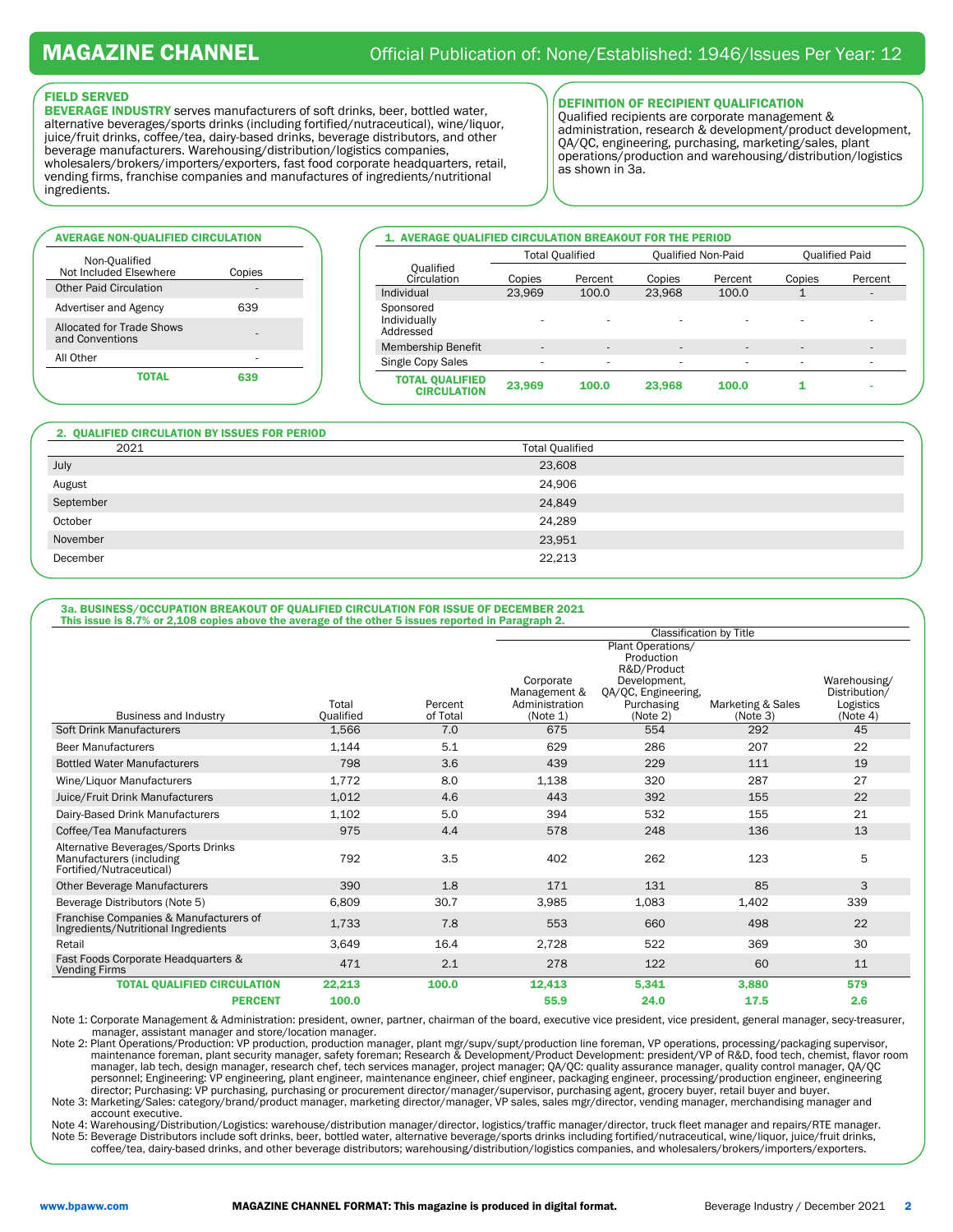|                                                                                                                                                                                      |                          | <b>Qualified Within</b>  |                          |                          |                          |
|--------------------------------------------------------------------------------------------------------------------------------------------------------------------------------------|--------------------------|--------------------------|--------------------------|--------------------------|--------------------------|
| <b>Qualification Source</b>                                                                                                                                                          | 1 Year                   | 2 Year                   | 3 Year                   | Total<br>Qualified       | Percent                  |
| Direct Request:<br>$\mathbf{L}$                                                                                                                                                      | 13.445                   | 6,836                    | 1,932                    | 22,213                   | 100.0                    |
| Request from recipient's company:<br>Ш.                                                                                                                                              | $\overline{\phantom{a}}$ | ۰                        | $\overline{\phantom{a}}$ | $\overline{\phantom{a}}$ |                          |
| III. Membership Benefit:                                                                                                                                                             |                          | $\overline{\phantom{a}}$ | $\overline{\phantom{a}}$ | $\overline{a}$           | $\sim$                   |
| IV. Communication (other than request):                                                                                                                                              |                          | ٠                        | $\overline{\phantom{a}}$ |                          | $\sim$                   |
| V. Sources other than above, including: Association<br>rosters and directories; Business directories;<br>Manufacturer's, distributor's and wholesaler's lists;<br>and Other sources: |                          |                          |                          |                          |                          |
| VI. Single Copy Sales                                                                                                                                                                | $\overline{\phantom{a}}$ | $\overline{a}$           | $\blacksquare$           | $\overline{\phantom{a}}$ | $\overline{\phantom{a}}$ |
| <b>TOTAL QUALIFIED CIRCULATION</b>                                                                                                                                                   | 13,445                   | 6,836                    | 1,932                    | 22,213                   | 100.0                    |
| <b>PERCENT</b>                                                                                                                                                                       | 60.5                     | 30.8                     | 8.7                      | 100.0                    |                          |

|                                                                           | <b>Audited Data</b>    | <b>Audited Data</b>            | <b>Audited Data</b>    | <b>Audited Data</b>            | <b>Circulation Claim</b>  | <b>Circulation Claim</b>          |
|---------------------------------------------------------------------------|------------------------|--------------------------------|------------------------|--------------------------------|---------------------------|-----------------------------------|
| 6-Month Period Ended:                                                     | January - June<br>2019 | <b>July - December</b><br>2019 | January - June<br>2020 | <b>July - December</b><br>2020 | January - June<br>$2021*$ | <b>July - December</b><br>$2021*$ |
| Total Audit Average Qualified:                                            | 36,706                 | 36,683                         | 36,700                 | 21,920                         | 23,353                    | 23,969                            |
| <b>Qualified Non-Paid:</b>                                                | 36,706                 | 36,682                         | 36,693                 | 21,917                         | 23,352                    | 23,968                            |
| Print:                                                                    | 34,001                 | 30,696                         | 24,006                 | $\overline{\phantom{a}}$       | $\overline{\phantom{a}}$  | $\overline{\phantom{a}}$          |
| Digital:                                                                  | 2,705                  | 5,986                          | 12,687                 | 21,917                         | 23,352                    | 23,968                            |
| <b>Qualified Paid:</b>                                                    | $\overline{a}$         | $\mathbf{1}$                   | $\overline{7}$         | 3                              | $\mathbf{1}$              | $\mathbf{1}$                      |
| Print:                                                                    | $\overline{a}$         | ٠                              | 6                      | $\sim$                         | $\overline{\phantom{a}}$  | $\overline{\phantom{a}}$          |
| Digital:                                                                  | $\overline{a}$         | $\mathbf{1}$                   | 1                      | 3                              | $\mathbf{1}$              | $\mathbf{1}$                      |
| Post Expire Copies included in<br><b>Total Qualified Circulation:</b>     | $**NC$                 | $**NC$                         | $**NC$                 | $*$ NC                         | $**NC$                    | $**NC$                            |
| Average Annual Order Price:                                               | $**NC$                 | $*$ NC                         | $**NC$                 | $*$ NC                         | $**NC$                    | $**NC$                            |
| *NOTE: January – December 2021 data is unaudited.<br>**NC = None Claimed. |                        |                                |                        |                                |                           |                                   |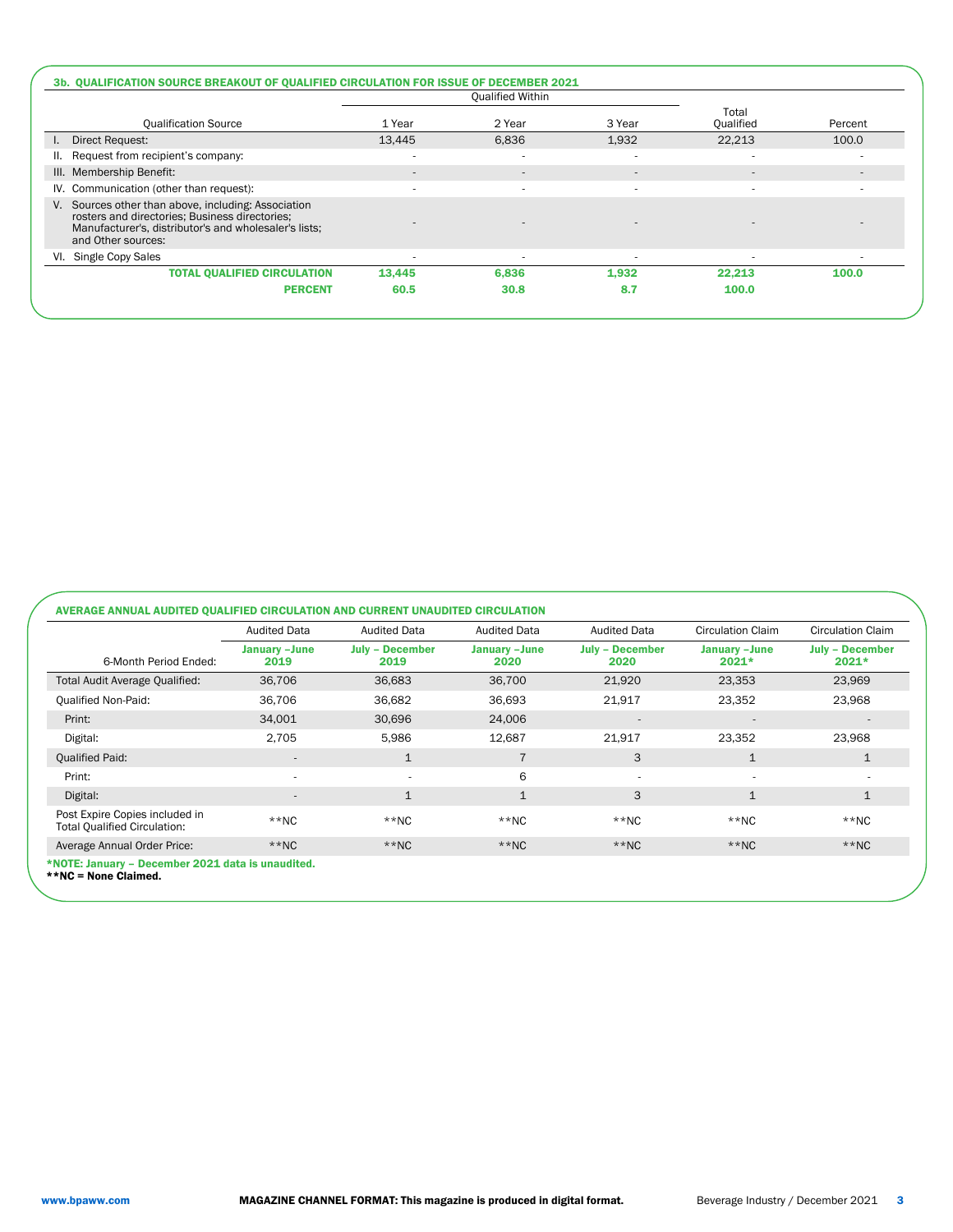#### GEOGRAPHICAL BREAKOUT OF QUALIFIED CIRCULATION FOR ISSUE OF DECEMBER 2021\*

| <b>State</b>            | <b>Total Qualified</b> | Percent | <b>State</b>                                 | <b>Total Qualified</b>   | Percent |
|-------------------------|------------------------|---------|----------------------------------------------|--------------------------|---------|
| Maine                   | 88                     |         | Kentucky                                     | 229                      |         |
| New Hampshire           | 75                     |         | Tennessee                                    | 276                      |         |
| Vermont                 | 68                     |         | Alabama                                      | 146                      |         |
| Massachusetts           | 416                    |         | Mississippi                                  | 115                      |         |
| Rhode Island            | 74                     |         | <b>EAST SO. CENTRAL</b>                      | 766                      | 3.4     |
| Connecticut             | 275                    |         | Arkansas                                     | 161                      |         |
| <b>NEW ENGLAND</b>      | 996                    | 4.5     | Louisiana                                    | 102                      |         |
| New York                | 1,299                  |         | Oklahoma                                     | 48                       |         |
| New Jersey              | 684                    |         | Texas                                        | 1,058                    |         |
| Pennsylvania            | 815                    |         | <b>WEST SO. CENTRAL</b>                      | 1,369                    | 6.2     |
| <b>MIDDLE ATLANTIC</b>  | 2,798                  | 12.6    | Montana                                      | 71                       |         |
| Ohio                    | 687                    |         | Idaho                                        | 128                      |         |
| Indiana                 | 308                    |         | Wyoming                                      | 41                       |         |
| <b>Illinois</b>         | 1,061                  |         | Colorado                                     | 369                      |         |
| Michigan                | 597                    |         | <b>New Mexico</b>                            | 93                       |         |
| Wisconsin               | 697                    |         | Arizona                                      | 227                      |         |
| <b>EAST NO. CENTRAL</b> | 3,350                  | 15.1    | Utah                                         | 144                      |         |
| Minnesota               | 429                    |         | Nevada                                       | 134                      |         |
| lowa                    | 271                    |         | <b>MOUNTAIN</b>                              | 1,207                    | 5.4     |
| Missouri                | 430                    |         | Alaska                                       | 29                       |         |
| North Dakota            | 60                     |         | Washington                                   | 463                      |         |
| South Dakota            | 55                     |         | Oregon                                       | 291                      |         |
| Nebraska                | 105                    |         | California                                   | 2,304                    |         |
| Kansas                  | 226                    |         | Hawaii                                       | 70                       |         |
| <b>WEST NO. CENTRAL</b> | 1,576                  | 7.1     | <b>PACIFIC</b>                               | 3,157                    | 14.2    |
| Delaware                | $\overline{39}$        |         | <b>UNITED STATES</b>                         | 18,241                   | 82.1    |
| Maryland                | 283                    |         | <b>U.S. Territories</b>                      | 47                       |         |
| Washington, DC          | 44                     |         | Canada                                       | 263                      |         |
| Virginia                | 350                    |         | Mexico                                       | 178                      |         |
| West Virginia           | 73                     |         | Other International                          | 3,446                    |         |
| North Carolina          | 467                    |         | APO/FPO                                      | $\overline{\phantom{a}}$ |         |
| South Carolina          | 199                    |         | Email Only                                   | 38                       |         |
| Georgia                 | 540                    |         |                                              |                          |         |
| Florida                 | 1,027                  |         | <b>TOTAL QUALIFIED</b><br><b>CIRCULATION</b> | 22,213                   | 100.0   |
| SOUTH ATLANTIC          | 3.022                  | 13.6    |                                              |                          |         |
| *See Additional Data    |                        |         |                                              |                          |         |

#### GEOGRAPHICAL BREAKOUT OF QUALIFIED CIRCULATION FOR ISSUE OF DECEMBER 2021\*

| Region/Country                    | <b>Total Qualified</b> | Percent | Region/Country                     | <b>Total Qualified</b> | Percent |
|-----------------------------------|------------------------|---------|------------------------------------|------------------------|---------|
| <b>ASIA</b>                       | 790                    | 3.5     | Namibia                            | 21                     |         |
| <b>MIDDLE EAST</b>                | 147                    | 0.7     | Nigeria                            | 315                    |         |
| <b>EUROPE</b>                     | 607                    | 2.7     | Rwanda                             | 21                     |         |
| <b>AFRICA</b>                     |                        |         | Senegal                            | $\mathbf{1}$           |         |
| Algeria                           | 13                     |         | Seychelles                         | $\mathbf{1}$           |         |
| Angola                            | $\overline{2}$         |         | Sierra Leone                       | 16                     |         |
| Benin                             | 8                      |         | Somalia                            | 19                     |         |
| Botswana                          | 12                     |         | South Africa                       | 183                    |         |
| <b>Burkina Faso</b>               | $\mathbf{1}$           |         | Sudan                              | 9                      |         |
| Burundi                           | $\overline{7}$         |         | Swaziland                          | $\overline{4}$         |         |
| Cameroon                          | 18                     |         | Tanzania                           | 42                     |         |
| Chad                              | 4                      |         | Togo                               | 3                      |         |
| Congo & Congo Democratic Republic | 9                      |         | Tunisia                            | 3                      |         |
| Cote D'Ivoire                     | 5                      |         | Uganda                             | 155                    |         |
| Djibouti                          | $\overline{2}$         |         | Zambia                             | 38                     |         |
| Egypt                             | 32                     |         | Zimbabwe                           | 43                     |         |
| <b>Equatorial Guinea</b>          | $\mathbf{1}$           |         | Subtotal                           | 1,259                  | 5.7     |
| Eritrea                           | $\overline{2}$         |         | <b>NORTH AMERICA</b>               |                        |         |
| Ethiopia                          | 44                     |         | Canada                             | 263                    |         |
| Gambia                            | $\overline{4}$         |         | Mexico                             | 178                    |         |
| Ghana                             | 76                     |         | U.S. Territories and APO/FPO       | 18,288                 |         |
| Guinea                            | 3                      |         | Subtotal                           | 18,729                 | 84.3    |
| Kenya                             | 85                     |         | <b>CARIBBEAN</b>                   | 70                     | 0.3     |
| Lesotho                           | $\overline{2}$         |         | <b>CENTRAL AMERICA</b>             | 88                     | 0.4     |
| Liberia                           | 25                     |         | <b>SOUTH AMERICA</b>               | 327                    | 1.5     |
| Libyan Arab Jamahiriya            | $1\,$                  |         | <b>ASIA PACIFIC</b>                | 158                    | 0.7     |
| Malawi                            | 6                      |         | <b>Email Only</b>                  | 38                     | 0.2     |
| Mauritania                        | $\mathbf{1}$           |         |                                    |                        |         |
| Mauritius                         | 8                      |         |                                    |                        |         |
| Morocco                           | 11                     |         | <b>TOTAL QUALIFIED CIRCULATION</b> | 22,213                 | 100.0   |
| Mozambique                        | 3                      |         |                                    |                        |         |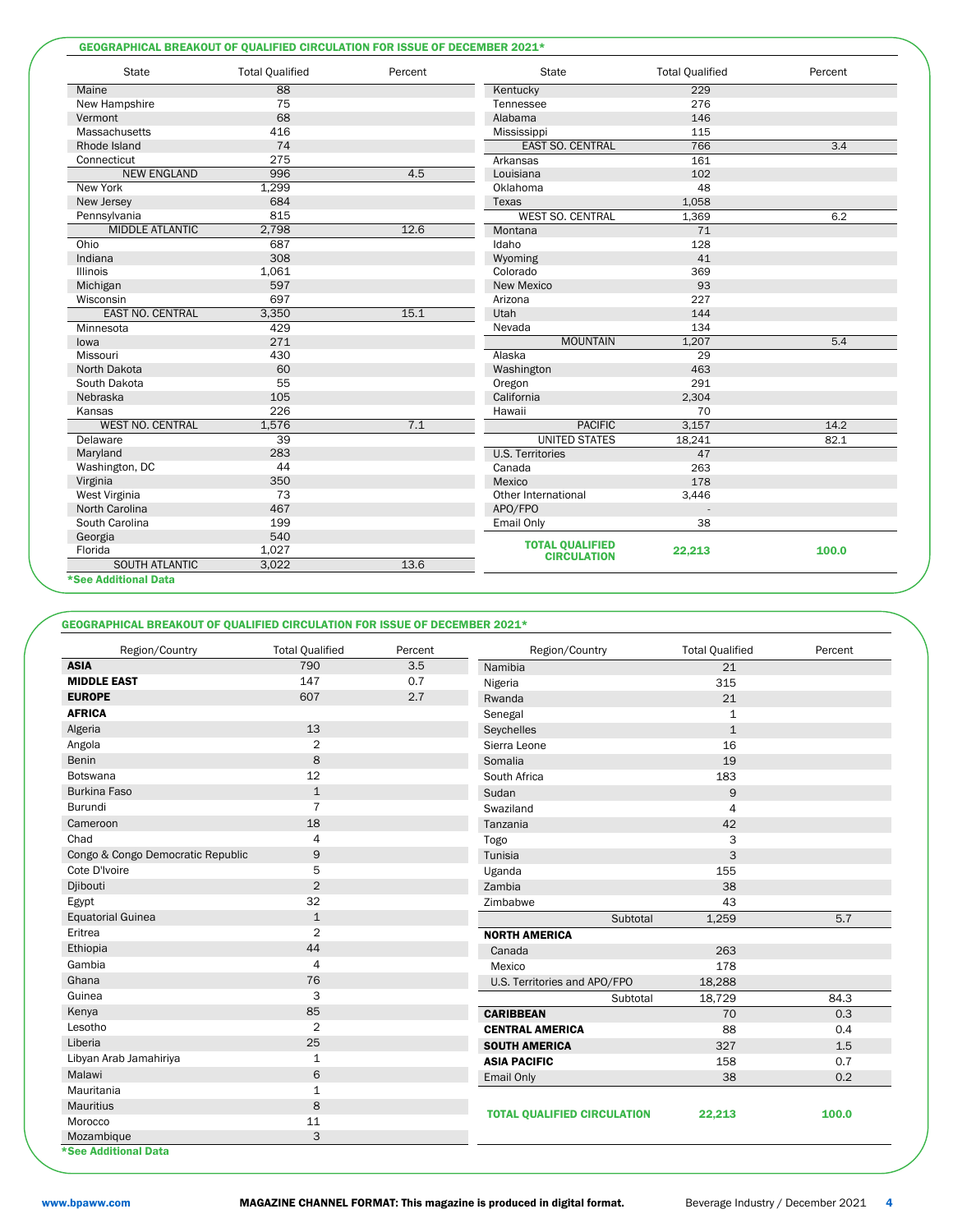## E-NEWSLETTER CHANNEL

|                  | 2021            | <b>Beverage Industry Insider</b> |  |
|------------------|-----------------|----------------------------------|--|
| <b>JULY</b>      |                 |                                  |  |
| July 6           |                 | 15,879                           |  |
| July 13          |                 | 15,916                           |  |
| July 20          |                 | 15,923                           |  |
| July 27          |                 | 15,891                           |  |
| <b>AUGUST</b>    |                 |                                  |  |
| August 3         |                 | 15,836                           |  |
| August 10        |                 | 15,733                           |  |
| August 17        |                 | 15,758                           |  |
| August 24        |                 | 15,806                           |  |
| August 31        |                 | 15,771                           |  |
| <b>SEPTEMBER</b> |                 |                                  |  |
| September 7      |                 | 15,718                           |  |
| September 14     |                 | 15,633                           |  |
| September 21     |                 | 15,639                           |  |
| September 28     |                 | 15,585                           |  |
| <b>OCTOBER</b>   |                 |                                  |  |
| October 5        |                 | 15,557                           |  |
| October 12       |                 | 15,538                           |  |
| October 19       |                 | 15,530                           |  |
| October 26       |                 | 15,658                           |  |
| <b>NOVEMBER</b>  |                 |                                  |  |
| November 2       |                 | 15,615                           |  |
| November 9       |                 | 15,643                           |  |
| November 16      |                 | 15,621                           |  |
| November 23      |                 | 15,644                           |  |
| November 30      |                 | 15,571                           |  |
| <b>DECEMBER</b>  |                 |                                  |  |
| December 7       |                 | 15,572                           |  |
| December 14      |                 | 15,637                           |  |
| December 21      |                 | 15,581                           |  |
| December 28      |                 | 15,515                           |  |
|                  | <b>AVERAGE:</b> | 15,683                           |  |

### WEBINAR CHANNEL

| 2021         | <b>Webinar Name</b>                                              |                 | Registrants* | Attendees*/** |
|--------------|------------------------------------------------------------------|-----------------|--------------|---------------|
| July 28      | Why Is UV Protection for PET Packaging More Important Than Ever? |                 | 224          | 43            |
| September 22 | Pivoting on New Product Development                              |                 | 649          | 206           |
| September 28 | A Visual Guide to the Top 10 Trends in Beverage Packaging        |                 | 501          | 154           |
|              |                                                                  | <b>AVERAGE:</b> | 458          | 134           |

\*Registrants and Attendees are reflective of the participants during the live webinar. Additional registrant and attendee counts participating in on-demand showings are<br>not reflected in the counts above and are available f